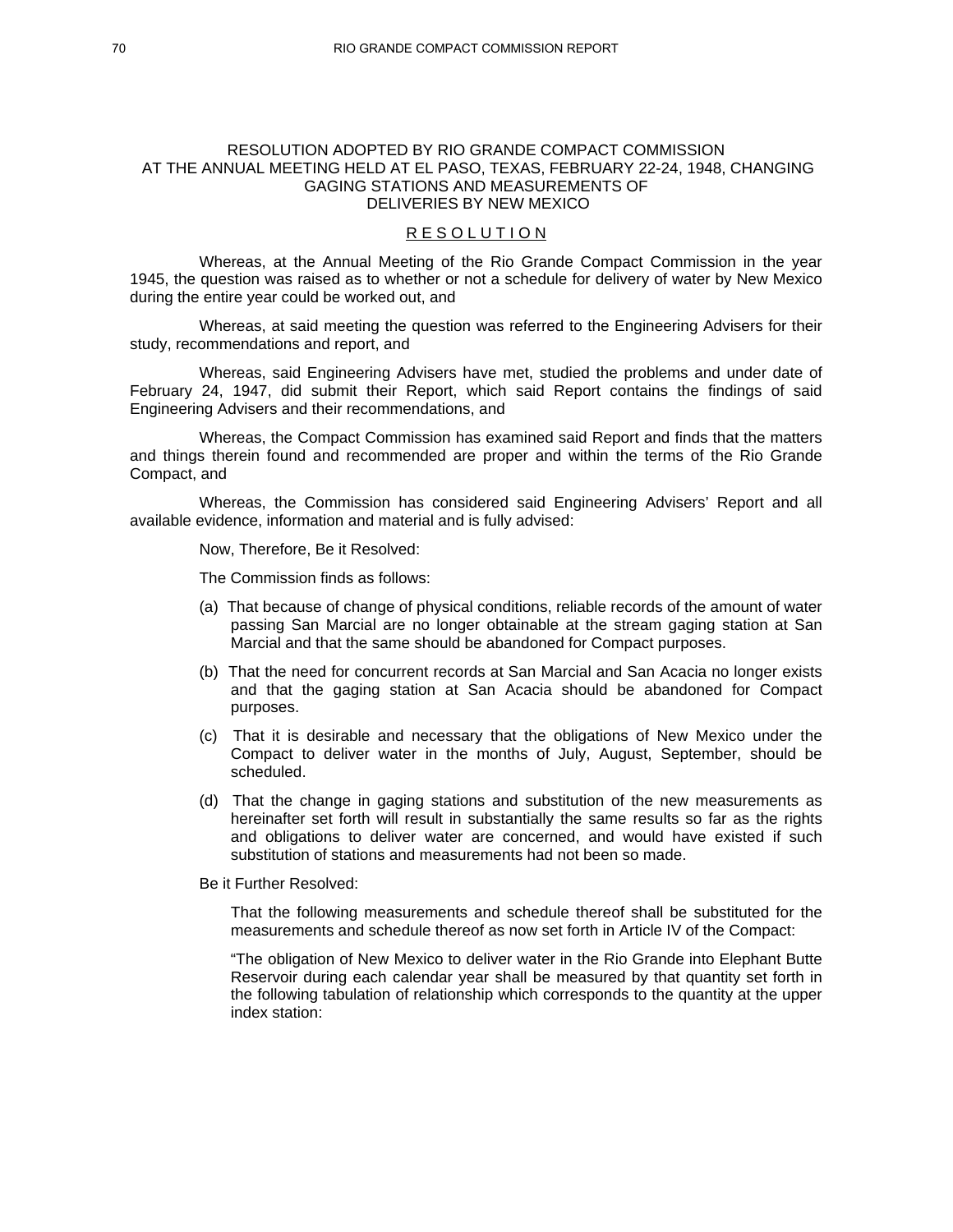# RIO GRANDE COMPACT COMMISSION REPORT

# DISCHARGE OF RIO GRANDE AT OTOWI BRIDGE AND ELEPHANT BUTTE EFFECTIVE **SUPPLY**

Quantities in thousands of acre-feet

| Otowi Index Supply (5) | Elephant Butte Effective Index<br>Supply (6) |
|------------------------|----------------------------------------------|
| 100                    | 57                                           |
| 200                    | 114                                          |
| 300                    | 171                                          |
| 400                    | 228                                          |
| 500                    | 286                                          |
| 600                    | 345                                          |
| 700                    | 406                                          |
| 800                    | 471                                          |
| 900                    | 542                                          |
| 1,000                  | 621                                          |
| 1,100                  | 707                                          |
| 1,200                  | 800                                          |
| 1,300                  | 897                                          |
| 1,400                  | 996                                          |
| 1,500                  | 1,095                                        |
| 1,600                  | 1,195                                        |
| 1,700                  | 1,295                                        |
| 1,800                  | 1,395                                        |
| 1,900                  | 1,495                                        |
| 2,000                  | 1,595                                        |
| 2,100                  | 1,695                                        |
| 2,200                  | 1,795                                        |
| 2,300                  | 1,895                                        |
| 2,400                  | 1,995                                        |
| 2,500                  | 2,095                                        |
| 2,600                  | 2,195                                        |
| 2,700                  | 2,295                                        |
| 2,800                  | 2,395                                        |
| 2,900                  | 2,495                                        |
| 3,000                  | 2,595                                        |

Intermediate quantities shall be computed by proportional parts.

- (5) The Otowi Index Supply is the recorded flow of the Rio Grande at the U.S.G.S. gaging station at Otowi Bridge near San ildefonso (formerly station near Buckman) during the calendar year, corrected for the operation of reservoirs constructed after 1929 in the drainage basin of the Rio Grande between Lobatos and Otowi Bridge.
- (6) Elephant Butte Effective Index Supply is the recorded flow of the Rio Grande at the gaging station below Elephant Butte Dam during the calendar year plus the net gain in storage in Elephant Butte Reservoir during the same year or minus the net loss in storage in said reservoir, as the case may be.